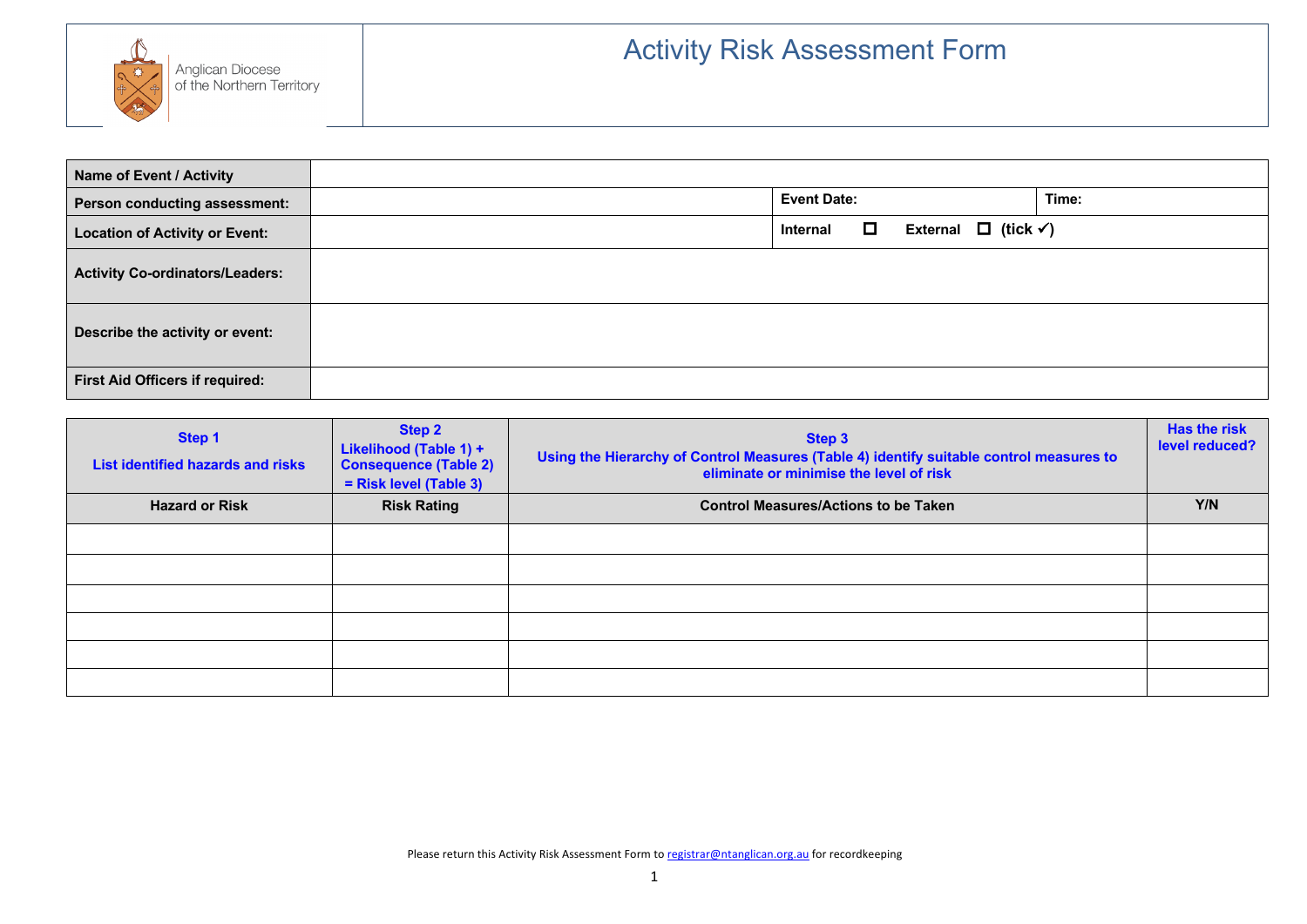## **PERMISSION TO PROCEED**

| Review Completed By:  |  |  |
|-----------------------|--|--|
| Role of the Reviewer: |  |  |
| Date Completed:       |  |  |

| Outcome of Risk Assessment ( apply the legend above and tick $\checkmark$ |  |                                      |  |                                          |  |  |  |
|---------------------------------------------------------------------------|--|--------------------------------------|--|------------------------------------------|--|--|--|
| Safe                                                                      |  | Unsafe (requires review of controls) |  | Unsafe (activity is not to be attempted) |  |  |  |

| Sign-off to confirm activity and controls are acceptable and able to occur |  |       |  |  |  |  |
|----------------------------------------------------------------------------|--|-------|--|--|--|--|
|                                                                            |  | Date: |  |  |  |  |
| Leader-in-Charge/Officer                                                   |  |       |  |  |  |  |

Other notes: